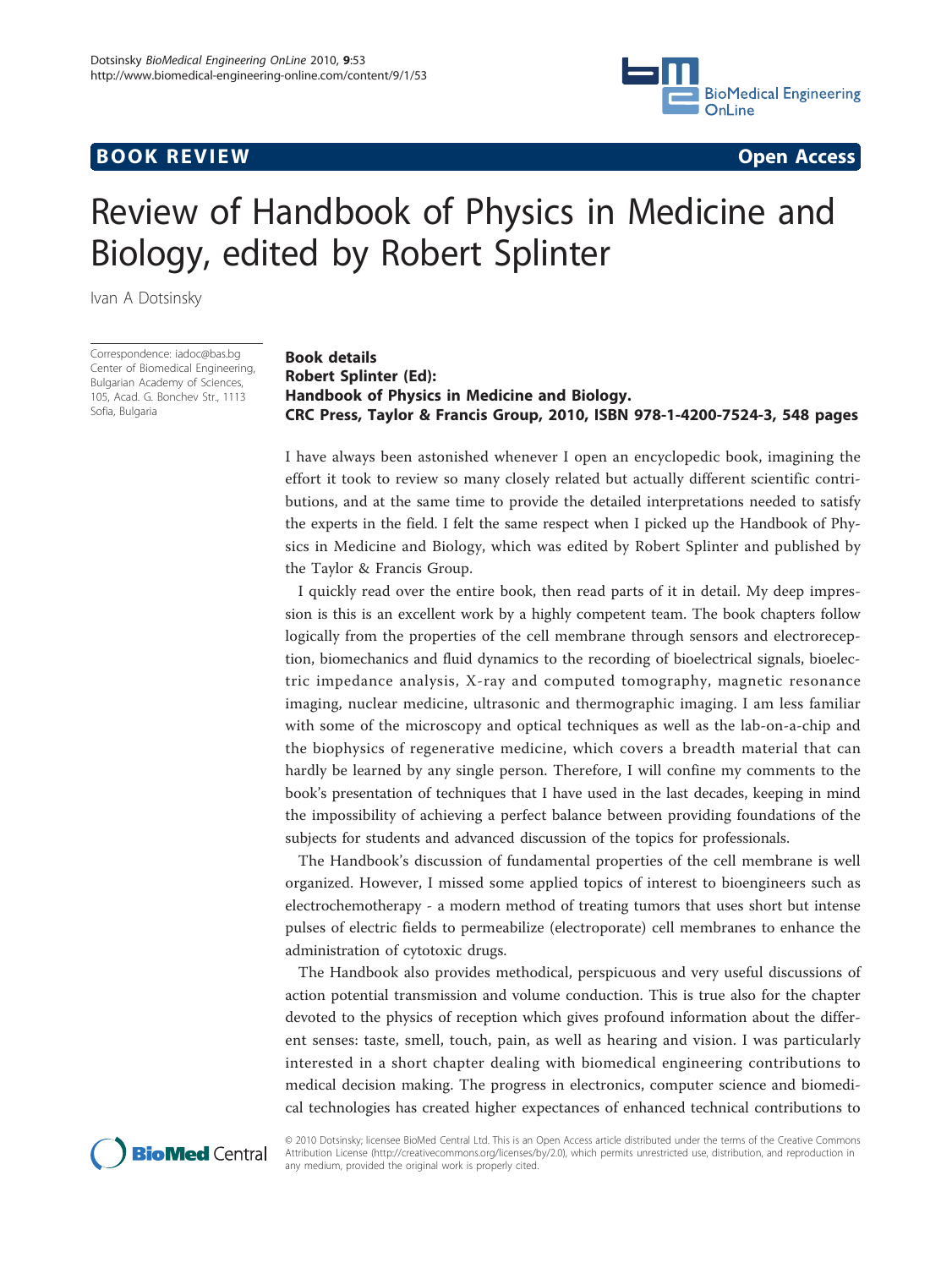medical decision making. In my opinion, these expectations are somewhat exaggerated and reflect overenthusiasm by their proponents. In fact, most expert systems for medical decision making are able to generate diagnostic conclusions more accurately than those produced by ordinary clinicians. However, a great diagnostician can sometimes factor in surprising but not statistically relevant data that might be a key consideration for an accurate decision. This is due to the specific thought processes of skilled physicians, who do not go in sequence through an algorithm as does a computer program. By the way, the mathematical requirements of Bayes' theorem (a fundamental theorem that governs the accuracy of medical decision making) for independence and invariability of the events as well as the presence of whole-group marginal events are not discussed in this chapter.

The Handbook offers a compressed discussion of the complex topic of biomechanics that introduces the basic information of the three muscle types. It includes a very interesting paragraph, which describes the technology of micro electro-mechanical systems as they are used in artificial muscles.

Also included is necessary information about the functional anatomy of the heart, the cardiac cycle (systole and diastole) and the mechanics of the cardiovascular system. The measurement of arterial blood pressure is given in terms of Korotkoff's sounds only. A parallel description of blood pressure measurement using the oscillatory principle would be very valuable, since both techniques are almost equally used in practice.

The chapters on fluid dynamics of the cardiovascular system and the discussion of stroke volume (SV) and the derivative cardiac output provoked me to share some considerations. As it is well known, there are a variety of methods to measure SV, e.g. the dye dilution, Doppler ultrasound, sphygmomanometry and tonometry etc, as well as some invasive methods. No one of these is recognized as the "gold standard" for accuracy, and each has its own supporters. Long ago my colleagues and I used impedance cardiography for monitoring the SV in the intensive care units in Bulgaria. The onset of the systolic wave, its peak and the most negative deflection corresponding to the closing of the aortic valve were detected from the time rate of change of the impedance signal. They were used to derive the SV according to the Korotkoff's formula but not before the fiducial points shown on the screen were approved by the operator. Further, the method we employed allowed for the possibility of correcting coefficients for adjusting the obtained data, virtually corresponding to another method if it has been applied once at the beginning to the monitored patient.

The Handbook includes a very nice presentation of the anatomy and physics of respiration, including the measurement of lung volumes, gas exchange and transport in the blood. There is also a superb review of ventilation. I missed a discussion of the problem of estimating the optimal moment of transition from mandatory to spontaneous breathing. Perhaps the answer to this problem is beyond the scope of a handbook.

As expected, much space is devoted to the recording of bioelectric signals. I am happy with the chapter dealing with the electrocardiogram (ECG), which includes the entire sequence of topics, from placement of electrodes on the body, lead formation of the acquired signals, description of the waves' origin, wave shape and duration, intervals and segments, continuing on to a description of abnormalities of the ECG in several cardiac diseases. It appears to me that a little more information on the rhythm